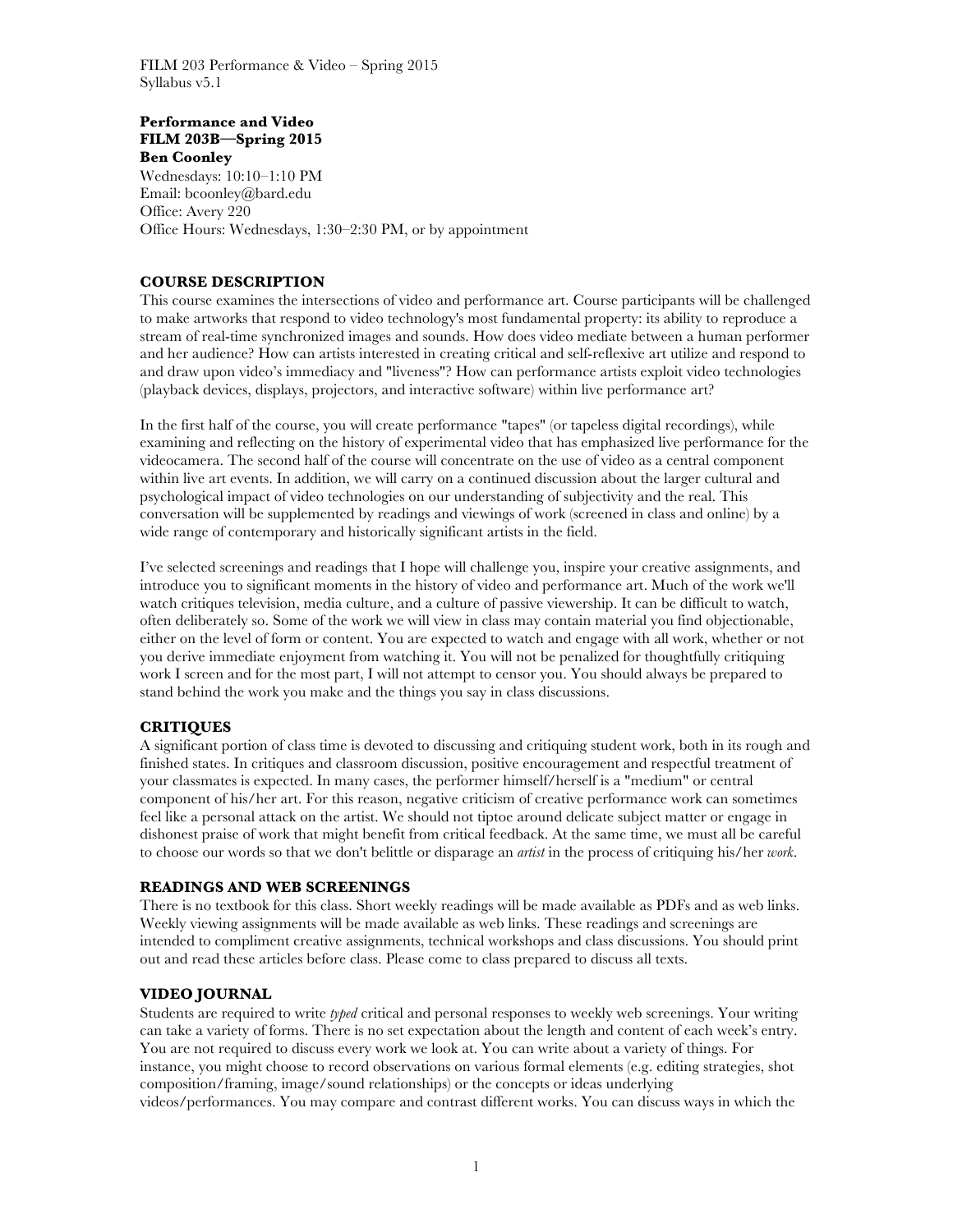works we view relate to course readings, ideas brought up in class, artworks you've encountered in other classes, or your own life experience. You may discuss how the works you watch inspire ideas for your own creative work. Your journal is not a collection of formal, polished essays. But it should be a forum for honest and thoughtful reflection.

On March 3, you will email me a PDF or Microsoft Word DOC that contains all of your responses up to that point. On April 21, you will email me a PDF or DOC of responses to all of the second half web screenings.

## **DEADLINES**

Assignments are due on the date stated on the syllabus. This policy extends to weeks in which students are expected to present proposals and works in progress. If you do not bring in work on the weeks when proposals or work-in-progress is due, you will be considered late on that week's assignment, which will impact your grade (see below).

# **CLASS ATTENDANCE**

You are allowed two absences throughout the semester for whatever reason.\* After more than two absences—except as noted above—your semester grade will lose one half letter for each absence. Being more than 15 minutes late to class counts as an absence. Example: You are 20 minutes late to class three times. Your earned semester grade of "A-" becomes a "B+."

Those with disabilities, medical conditions, or other issues that are likely to impact class attendance should inform the instructor at the beginning of the semester. In the case of dire personal emergency, you should contact the instructor as soon as reasonably possible to explain your situation.

There are no excused absences except in cases of dire personal emergency. Being absent does not excuse you from turning in work in a timely fashion. If you haven't completed an assignment by a due date, it is much better for you to come to class empty-handed than it is for you to simply skip that day's class. Material you miss because you are absent will not be repeated in a subsequent class.

\* **Note:** It is extremely important that you attend class either of the final critique days (May 6 and May 13) or the final performance nights (May 7 and May 14 from 6:00-9:00). This includes the days/evenings on which you are not presenting work. Unexcused absences on final critique days will result in a *full-grade* penalty to your grade. Example: An "A" becomes a "B."

# **PORTABLE ELECTONIC DEVICES**

Please turn off phones and stow laptops *before* the start of class. The use of portable electronic devices in class will be interpreted as a show of disrespect for your classmates and instructor, and will result in a onegrade deduction to your class participation grade for the semester.

## **TECHNICAL HELP**

Due to time constraints, basic camera operation & editing basics will not be covered in class. Students are allowed to use whatever tools they deem necessary (including personal video cameras and iMovie) to create their work. However, you are strongly encouraged to utilize the resources of the department and expand your technical skills by using all available tools.

During the first week of the semester, I will hold an optional "crash course" in camera operation for all interested students. During the second week of the semester, I will hold a demonstration of Adobe Premiere (editing software) basics. See below for details.

If you are interested in receiving additional help with Adobe Premiere Pro editing software, I recommend you purchase a special student account on Lynda.com, an online software training website. I will send out an email to all students in the second week giving you instructions on how to sign up for Lynda's online training. (Approximate cost: \$35 for the semester). Any online training you decide to use will be completed independently outside of class time. I will not check your work.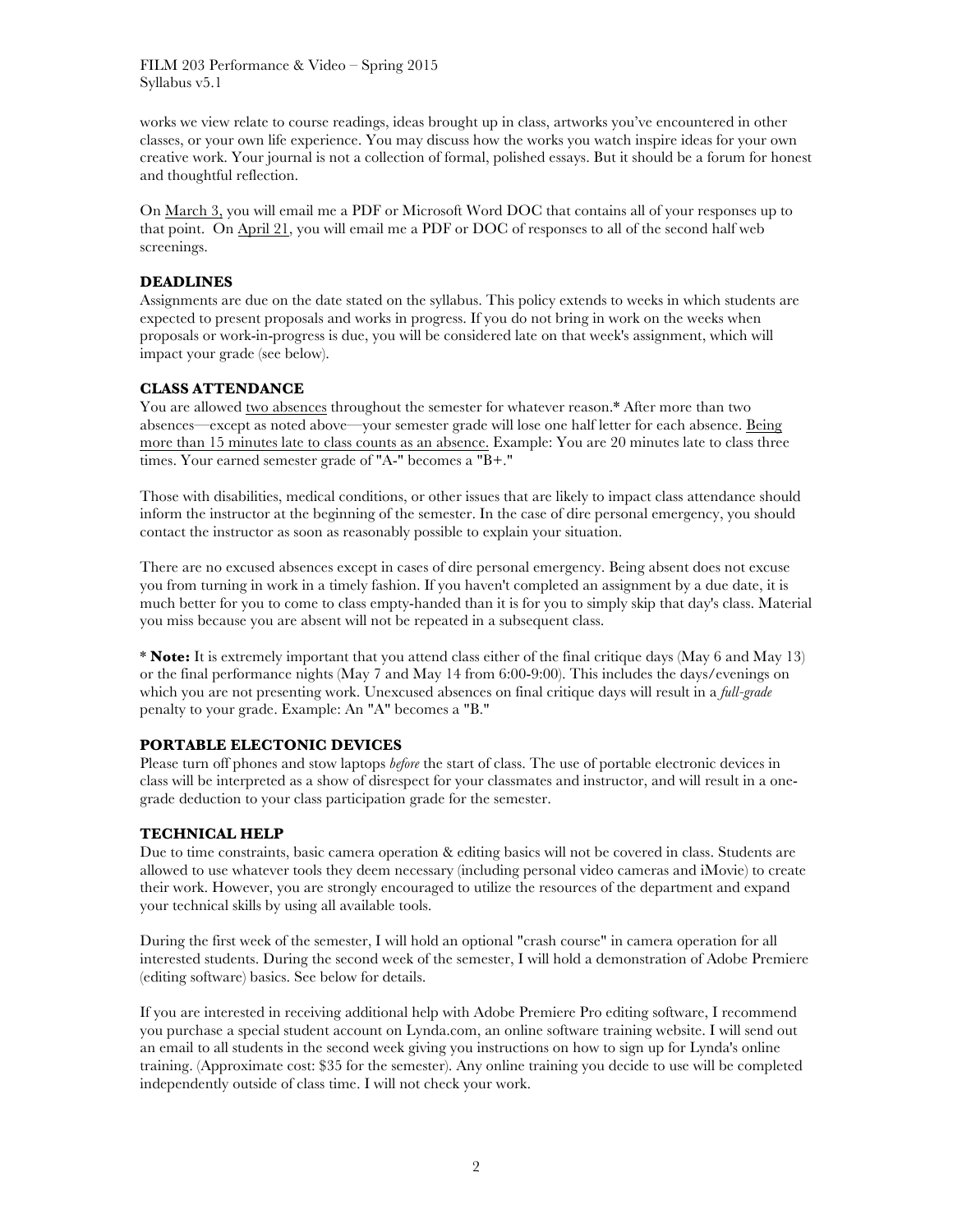# **EQUIPMENT/SUPPLIES**

Cameras and other production gear will be available to check out from the Film and Electronic Arts equipment room. The Avery computer lab (Room 333) and Henderson Mac lab have iMacs equipped with the full suite of Adobe Creative Cloud editing software.

You are responsible for purchasing your own external hard drive to store your projects.

I recommend you purchase a hard drives with the following specifications: Interface: USB3 (and/or Thunderbolt) Capacity: 1 TB or greater

Completed creative assignments will be turned in as digital files copied to the classroom computer. You should save your projects as Quicktime videos (H264 or Apple ProRes compression) on your portable hard drive. Edit five seconds of silent black video at the head (beginning) AND tail (end) of each video. Always watch your mastered final video before you show it in class to make sure it is as you intended. You must finish exporting/previewing your finished videos before the start of class!

# **MEDIA MANAGEMENT**

This course requires the use of digital media for storing and transmitting required coursework. Learning good data management is an important aspect of digital video production. As such, computer failure or other forms of computer data loss will not be accepted as a legitimate excuse for late work.

Working with computers is always a risky business. Electronic equipment, especially in a shared lab setting, can behave unpredictably. External hard drives are extremely sensitive, prone to sudden crashes and data loss. Each student must act responsibly and make back-up copies of personal data at every convenient opportunity. Uploading works in progress to the Internet (e.g. Dropbox, YouTube, or Vimeo) is one way of ensuring you have a record/backup of the work you've done, should data loss interrupt or destroy a project.

# **PLAGARISM/INTELLECTUAL HONESTY**

The creative assignments you turn in should be new works created for this class. You should never hand in someone else's work, or submit a creative project you produced for another class. If you think you might want to repurpose or remix footage you originally created for another class, you should discuss your plans and receive permission from me first.

In your creative projects, creative appropriation/remixing/reworking of "found footage" (or preexisting unoriginal media) is allowable. If and when you use found footage, you should always credit your sources and remain completely transparent about *how* you have built upon or reused other people's preexisting work in your own work.

# **GRADING**

Your grade is based on three criteria:

- **- Engagement in the class** (attendance, participation in critique and conversations)
- **- Productivity outside of class** (assignments complete and thorough, readings completed on time)
- **- Innovation** (formal/conceptual risk-taking, creative depth, and originality of work)

Each criterion is worth a maximum of three points (0-3). Nine points is equal to an A, eight an A-, seven a B+, etc.

**Non-compliance with the course policy on deadlines and attendance will result in grade reductions. See above for details.**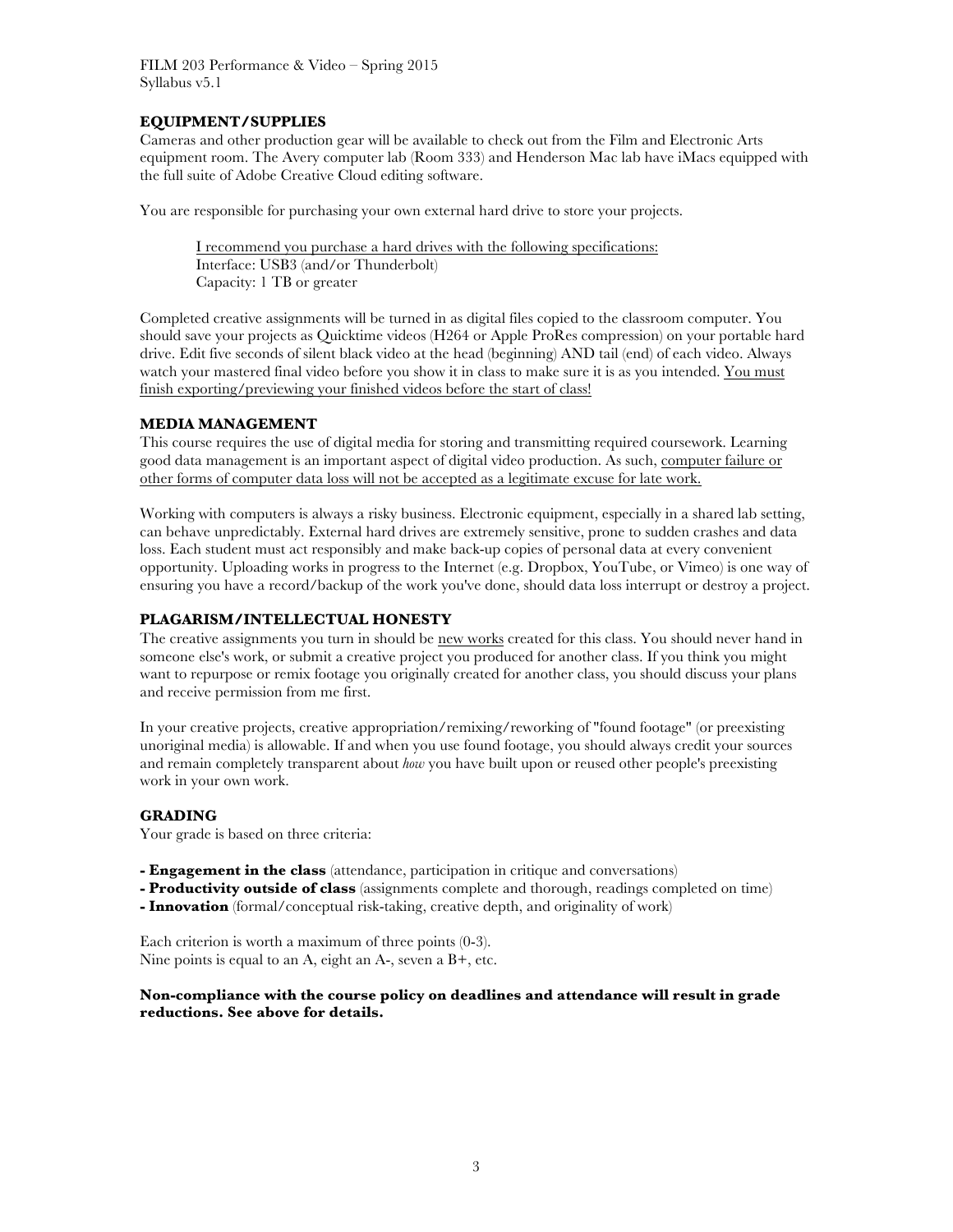## **COURSE WEB PAGE**

*Note: This syllabus is subject to change throughout the course of the semester, based on the progress and needs of the course as deemed by the instructor. Check the course web page each week for the most up-to-date version of the syllabus and links to the current week's readings/screenings.*

Web page: http://www.tvchannel.tv/~bard/performance/ User Name: bard Password: raptors

#### **PART 1: PERFORMANCE FOR THE CAMERA**

#### **Week 1 / January 28: Course Overview**

In Class: Andy Warhol, "Outer and Inner Space" (1966), 16mm two-channel projection, 33 min., Miranda July, "The Amateurist" (1998), 14 min.

*Thursday, January 29, 3:00-4:30: Remedial Camera operation workshop (optional) Avery 117*

## **Tuesday, February 3, 5:00-7:00 PM Michael Smith Lecture Campus Center, Weis Auditorium Attendance Strongly Recommended**

### **Week 2 / February 4: Body and Apparatus**

In Class: Joan Jonas, "Vertical Roll" (1979), 20 min., William Wegman early video works, tripod use Homework Due:

Reading: Sol Lewitt, "Sentences on Conceptual Art" Chris Hill, "Performing Video in the First Decade, 1968-1980" Web Screenings: Bruce Nauman, "Walk with Contrapposto" (1968), 60 min. Richard Serra & Nancy Holt, "Boomerang" (1974), 11 min. Jon Baldessari, Baldessari Sings Lewitt (1972), 15 min. Peter Campus, Three Transitions (1973), 5 min.

*Thursday, February 5, 3:00-4:30 PM: Remedial Adobe Premiere Editing Workshop (optional) 3rd Floor Computer Lab*

## **Week 3 / February 11: Artist as Medium**

In Class: Project 1 Critiques

# Homework Due:

**PROJECT 1 DUE** Reading: Marcel Duchamp, "The Creative Act" Roselyn Krauss, "Video: The Aesthetics of Narcissism" Web Screenings: Marina Abramović: "4 Performances" (1975-76), 54 min. Vito Acconci, "Centers," 23 min., "Pryings," 21 min., "Claim Excerpts" (all from 1971), 63 min. Dan Graham, Performance/Audience/Mirror (excerpt) (1975), 9 min.

### **Week 4 / February 18: Media Culture, Mediated Subjects**

In Class: Ernie Kovacs television excerpts, Green Screen Demo Homework Due: Mike Kelley, "Mike Talks to Mike about Mike" Michael Smith, "Harry Dodge and Stanya Kahn" Alex Allenchey, "Meet the Artist: Kalup Linzy"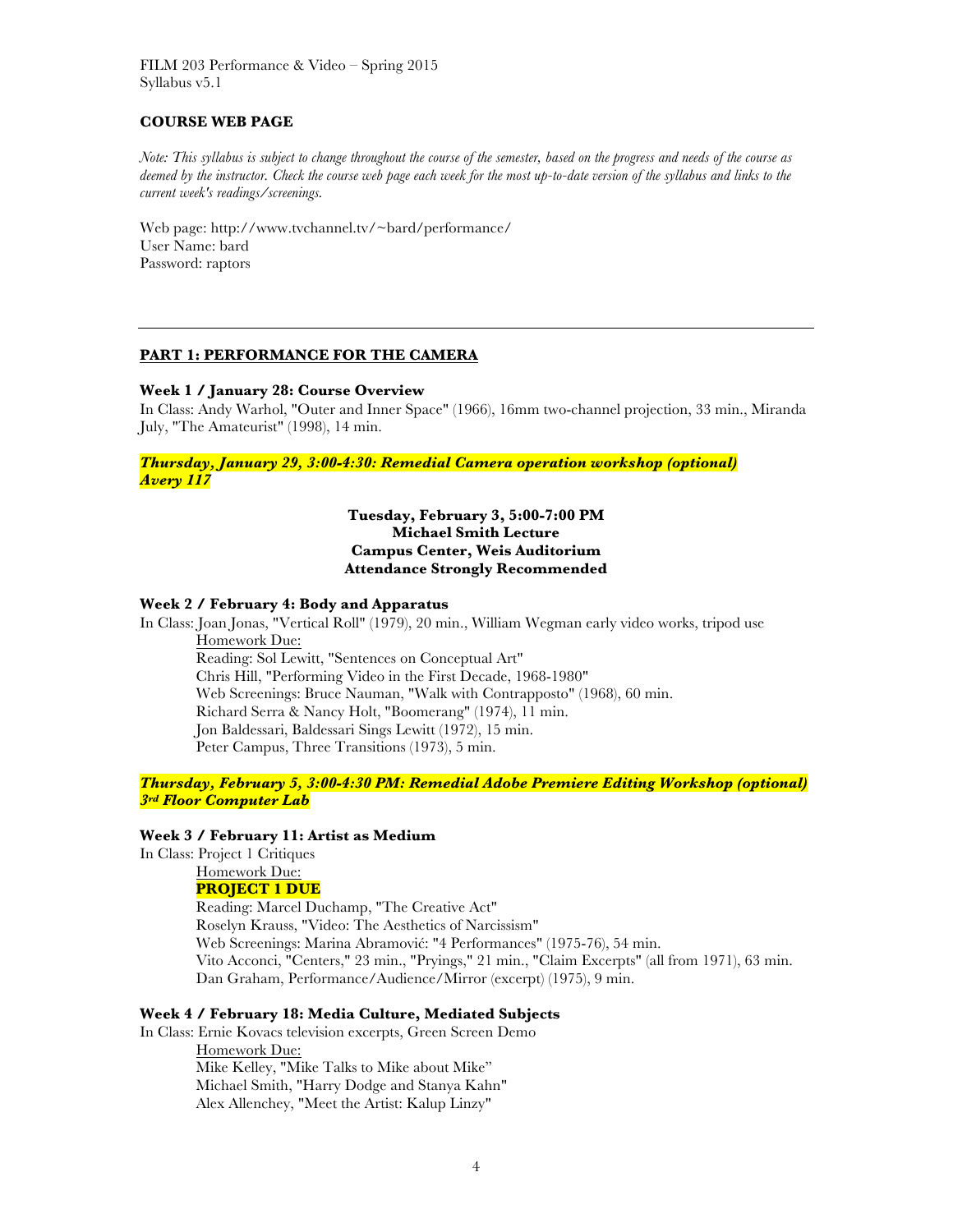Web Screenings: Michael Smith, "Secret Horror" (1980), 13 min. Harry Dodge & Stanya Kahn, "Let the Good Times Roll" (2004), 15 min. Kalup Linzy, "Melody Set Me Free Ep1 – Return to the Battlefield" (2010), 14 min.

#### **Week 5 / February 25: Performing History, Performing Identity**

In Class: Critiques of Event Scores

#### Homework Due: **PROJECT 2 EVENT SCORE/TREATMENT DUE**

Reading: Ken Friedman, Owen Smith, and Lauren Sawchyn (ed.), The Fluxus Performance Workbook Paul Chan, visual score for Lights Dan Graham, TV Camera/Monitor Performance score/treatment Lee Smith, "Missing in action: The art of the Atlas Group/Walid Raad" Web Screenings: Adrian Piper, "Cornered" (Part 1, Part 2) (1988), 17 min. Walid Raad, "Hostage: The Bachar Tapes (English Version)" (2001), 16 min.

#### **Week 6 / March 4: Digital Performance**

In Class: Shana Moulton, "Whispering Pines"

Homework Due:

# **TURN IN SCREENING JOURNALS FOR FIRST HALF OF SEMSESTER**

Reading: Reading: Susan Sontag, "Notes on Camp" John Pilson, "Alix Pearlstein" Web Screenings: Ryan Trecartin, A Family Finds Entertainment (2004), 42 min. Jeremy Bailey, Don't Mouse Around (2003), 3 min., SOS (2007), 5 min. Alix Pearlstein, Crash (2004), 8 min. Petra Cortright, when you walk through the storm (2009), 2 min., sickwoof.mov (2011), 30 sec., rgb,d-lay (2011), 23 sec., DRK PARA (2013), 2 min.

#### **Week 7 / March 11: Performance for the Camera: Synthesis**

In Class: Project 2 Critiques Homework Due:

# **PROJECT 2 DUE**

**Thursday, March 12, 6:00 PM Carolee Schneeman Lecture/Performance Campus Center, Weis Cinema Attendance Mandatory**

## **MARCH 18 - NO CLASS (SPRING RECESS)**

### **PART 2: LIVE PERFORMANCE AND VIDEO**

## **Week 8 / March 25: Media Interventions, Interactive Broadcasting**

In Class: Miranda July, "Love Diamond" (1998-2000) Homework Due: Reading: Patricia Mellencamp, "Video Politics: Guerilla TV, Ant Farm, Eternal Frame" Web Screenings: Chris Burden, "The TV Commercials, 1973-77," 9 min. Web Screenings: Ant Farm, "Media Burn" (1978), 23 min.

### **Week 9 / April 1: Projection and Performance**

In Class: Cloud Eye Control, performance excerpts Homework Due: Readings: RoseLee Goldberg, "Performance: Art for All," " RoseLee Goldberg, "Videos," from *Laurie Anderson*